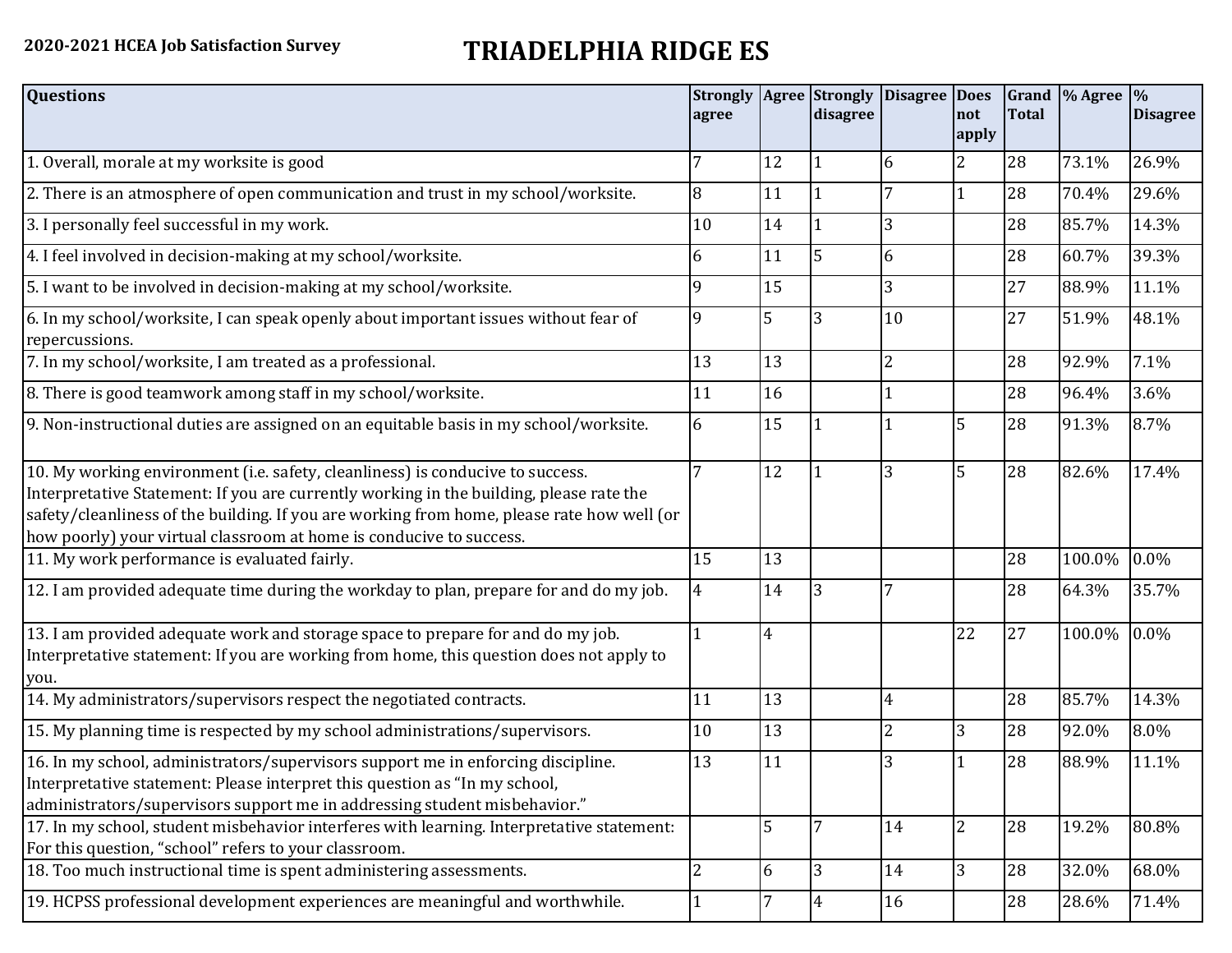## **2020-2021 HCEA Job Satisfaction Survey TRIADELPHIA RIDGE ES**

| 20. Increased workload has contributed to a decline in my morale.                                                                                          | 10 | 9  | $\overline{2}$ | 7              |                | 28     | 67.9%  | 32.1%   |
|------------------------------------------------------------------------------------------------------------------------------------------------------------|----|----|----------------|----------------|----------------|--------|--------|---------|
| 21. I am paid fairly.                                                                                                                                      |    | 14 | 5              | 9              |                | 28     | 50.0%  | 50.0%   |
| 22. I have confidence in the leadership exhibited by the HCPSS Superintendent.                                                                             | 2  | 18 | $\overline{2}$ | 6              |                | 28     | 71.4%  | 28.6%   |
| 23. I have confidence in the leadership exhibited by the Howard County Board of<br>Education.                                                              |    | 14 | 3              | 10             |                | 28     | 53.6%  | 46.4%   |
| 24. I have confidence in the leadership exhibited by the Howard County Education<br>Association (HCEA).                                                    | 11 | 12 | $\overline{2}$ | 3              |                | 28     | 82.1%  | 17.9%   |
| 25. I feel that HCPSS offers me the possibility of advancing professionally in the field of<br>education.                                                  | 5  | 16 | $\overline{2}$ | 3              | $\overline{2}$ | 28     | 80.8%  | 19.2%   |
| 26. In my position, I receive appropriate and adequate support and training.                                                                               |    | 13 | $\overline{2}$ | 8              |                | 28     | 64.3%  | 35.7%   |
| 27. During this current school year, I have experienced harassing behavior from<br>colleagues.                                                             |    | 8  | 12             | 6              |                | 28     | 33.3%  | 66.7%   |
| 28. During this current school year, I have experienced harassing behavior from<br>administrators/supervisors.                                             |    | 3  | 18             | 7              |                | 28     | 10.7%  | 89.3%   |
| 29. During this current school year, I have experienced harassing behavior from parents.                                                                   | 3  | 5  | 14             | 6              |                | 28     | 28.6%  | 71.4%   |
| 30. At my school I spend most of my PIP time on non-instructional activities.                                                                              |    | 6  | $\overline{2}$ | 15             | 3              | 26     | 26.1%  | 73.9%   |
| 31. At my school our administrator includes time during PIP for teacher-initiated<br>collaboration.                                                        | 4  | 15 |                | $\overline{2}$ | 5              | 27     | 86.4%  | 13.6%   |
| 32. In my school, I spend too much time in meetings.                                                                                                       | 3  | 13 |                | 12             |                | 28     | 57.1%  | 42.9%   |
| 33. In my school, there is adequate support for special education students.                                                                                | 4  | 15 |                | 7              |                | 27     | 70.4%  | 29.6%   |
| 34. My administrator/supervisor provides people working from home with flexibility in<br>their workday.                                                    | 10 | 17 |                |                |                | 27     | 100.0% | $0.0\%$ |
| 35. My administrator/supervisor has reasonable expectations of workload for staff while<br>in virtual learning.                                            | 13 | 10 |                | 3              |                | 27     | 85.2%  | 14.8%   |
| 36. Students have adequate technology and tools (hardware/software/connectivity) to<br>participate in virtual learning.                                    | 9  | 17 |                |                |                | 27     | 96.3%  | 3.7%    |
| 37. Staff have adequate technology hardware (e.g. computers, document cameras, other<br>technology hardware) to meet the requirements of virtual learning. |    | 15 | 2              | 3              |                | 27     | 81.5%  | 18.5%   |
| 38. HCPSS has provided the software I need to do my job and collaborate with colleagues. 11                                                                |    | 15 |                |                |                | 27     | 96.3%  | 3.7%    |
| 39. The software and online services provided by HCPSS to do my job are difficult and/or<br>time-consuming to use.                                         | 2  | 6  | 2              | 17             |                | 27     | 29.6%  | 70.4%   |
| 40. In my class, I feel that students are engaged in virtual learning                                                                                      | 6  | 14 |                | 6              |                | $27\,$ | 76.9%  | 23.1%   |